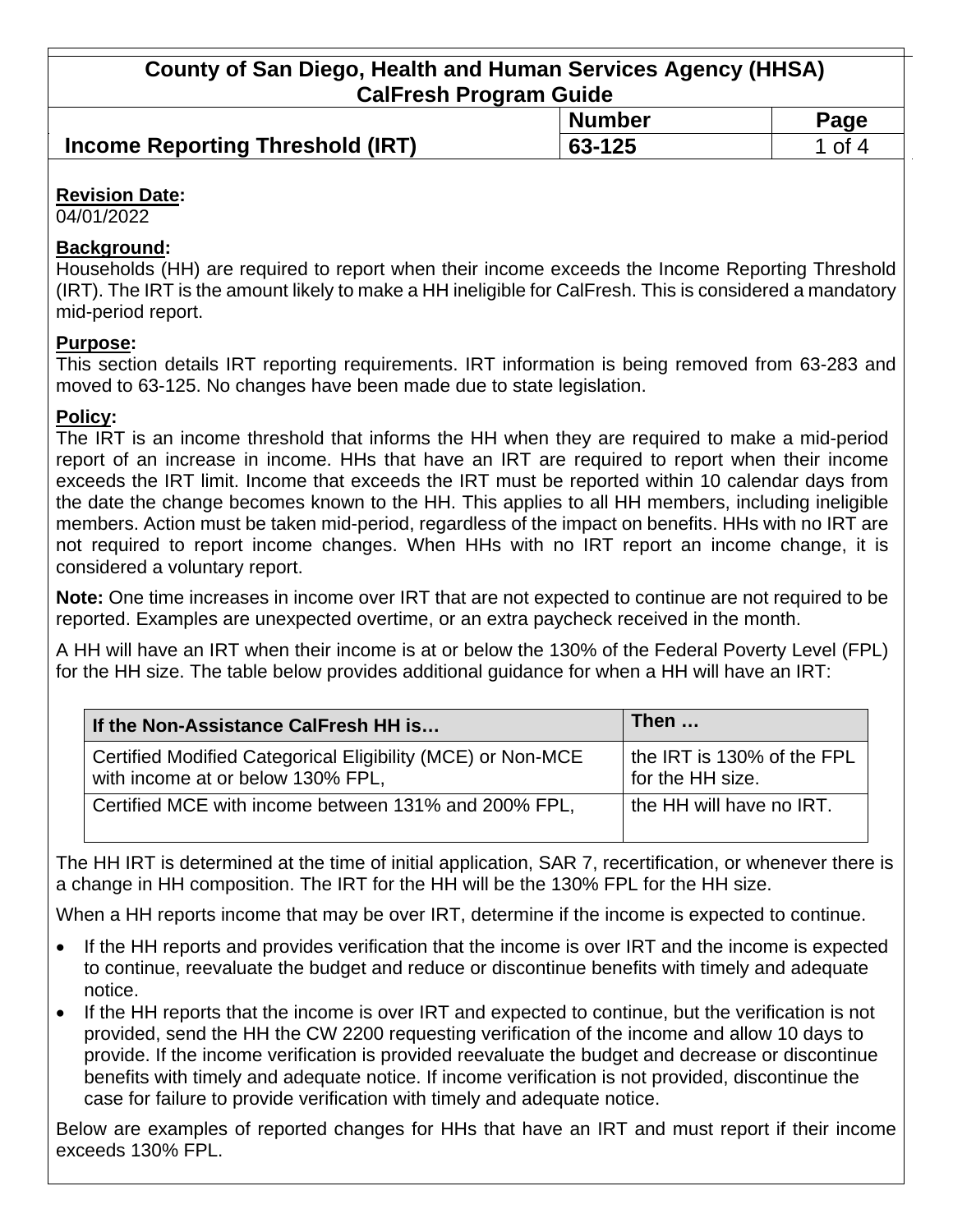# **County of San Diego, Health and Human Services Agency (HHSA) CalFresh Program Guide**

|                                         | <b>Number</b> | Page           |
|-----------------------------------------|---------------|----------------|
| <b>Income Reporting Threshold (IRT)</b> | 63-125        | $\degree$ of 4 |
|                                         |               |                |

| <b>Examples:</b> |                                                                                                                                                                                                                                                                                                                                                                                                                                                                                                                                                                                                                                                             |
|------------------|-------------------------------------------------------------------------------------------------------------------------------------------------------------------------------------------------------------------------------------------------------------------------------------------------------------------------------------------------------------------------------------------------------------------------------------------------------------------------------------------------------------------------------------------------------------------------------------------------------------------------------------------------------------|
| Scenario         | A HH reports an increase in income and is not sure if the income is over IRT. It<br>is confirmed with the customer that the income is not over IRT.                                                                                                                                                                                                                                                                                                                                                                                                                                                                                                         |
| Outcome          | Take no action, send the "No Change Notice of Action (NOA) CF 377.4 SAR".<br>Document information in case record for follow up at next SAR 7 or<br>recertification, whichever comes first.                                                                                                                                                                                                                                                                                                                                                                                                                                                                  |
| Scenario         | A HH reports an increase in income and is not sure if the income is over IRT. It<br>is confirmed with the customer that the income is over IRT but is not expected<br>to continue.                                                                                                                                                                                                                                                                                                                                                                                                                                                                          |
| Outcome          | Take no action, send the "No Change Notice of Action (NOA) CF 377.4 SAR".<br>Document information in case record for follow up at next SAR 7 or<br>recertification, whichever comes first.                                                                                                                                                                                                                                                                                                                                                                                                                                                                  |
| Scenario         | A HH reports an increase in income and is not sure if the income is over IRT. It<br>is confirmed with the customer that the income is over IRT and is expected to<br>continue.                                                                                                                                                                                                                                                                                                                                                                                                                                                                              |
| Outcome          | Send the HH a CW 2200 requesting verification of the income. If income<br>verification is provided, decrease benefits at the end of the month in which<br>timely and adequate notice can be provided. If income verification is not<br>provided, discontinue the case for failure to provide verification at the end of the<br>month in which timely and adequate notice can be provided.                                                                                                                                                                                                                                                                   |
| Scenario         | A HH reports increased income that is not over IRT.                                                                                                                                                                                                                                                                                                                                                                                                                                                                                                                                                                                                         |
| Outcome          | If the change will result in a decrease in benefits, do not request verification.<br>Send the "No Change NOA". Document information in case record for follow up<br>at next SAR 7 or recertification, whichever comes first. If the change will result<br>in an increase in benefits, send the HH a CW 2200 requesting verification of<br>the income. If income verification is provided, act on the change to increase the<br>benefits. If income verification is not provided, send the "No Change Notice of<br>Action (NOA) CF 377.4 SAR". Document information in case record for follow<br>up at next SAR 7 or recertification, whichever comes first. |

Below is an example of a reported change for HH's that do not have an IRT and are not required to report income changes.

| Example: |                                                                                                                                                                                                                                                                                                                      |  |
|----------|----------------------------------------------------------------------------------------------------------------------------------------------------------------------------------------------------------------------------------------------------------------------------------------------------------------------|--|
| Scenario | A HH reports their income has increased over the 200% FPL. This is a<br>voluntary report, these HH do not have an IRT and are not required to report.                                                                                                                                                                |  |
| Outcome  | If the change will result in a decrease in income, do not request verification.<br>Send the "No Change NOA". Document information in case record for follow<br>up at next SAR 7 or recertification, whichever comes first. If the change will<br>result in an increase in benefits, send the HH a CW 2200 requesting |  |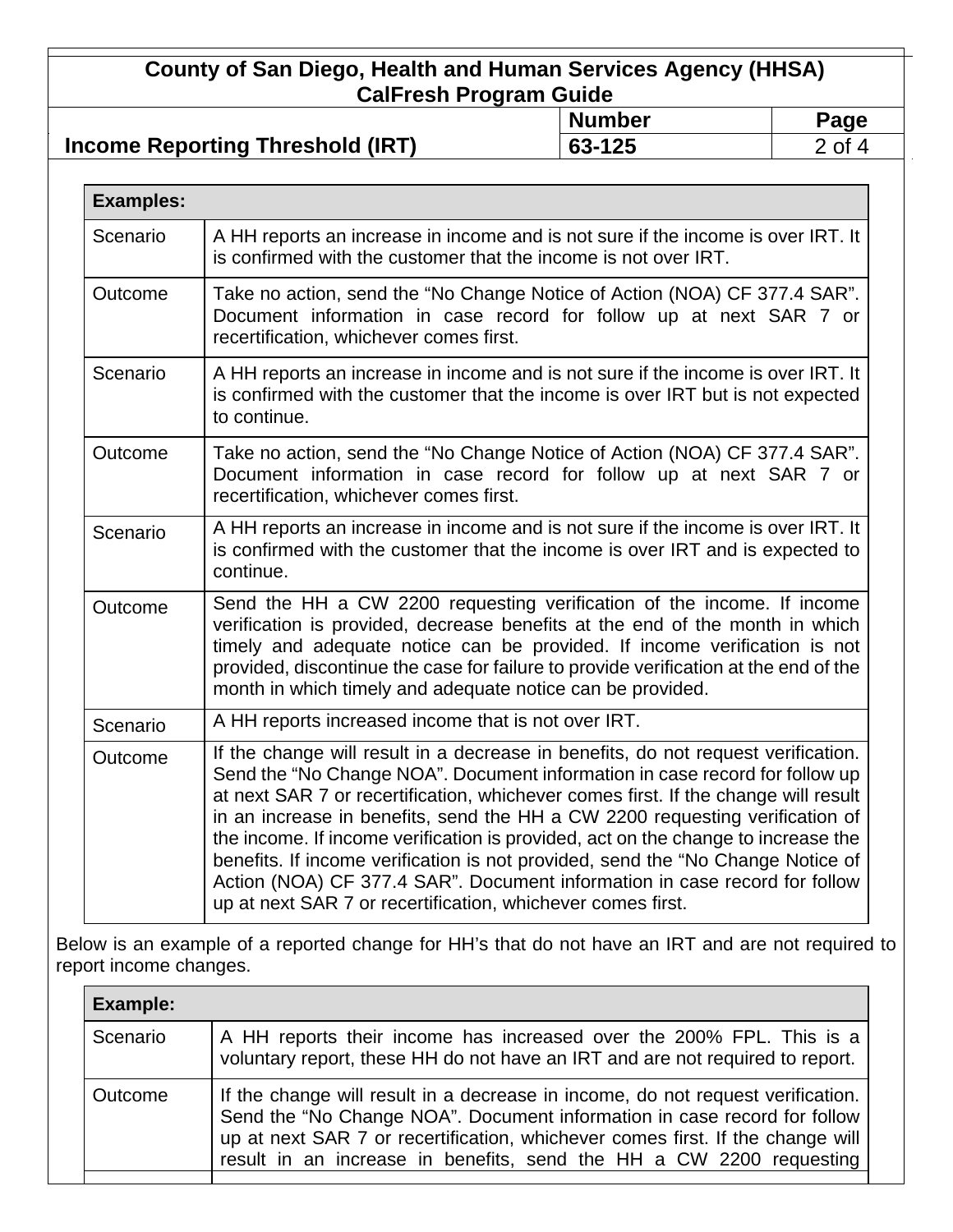# **County of San Diego, Health and Human Services Agency (HHSA) CalFresh Program Guide**

|                                         | <b>Number</b> | Page |
|-----------------------------------------|---------------|------|
| <b>Income Reporting Threshold (IRT)</b> | 63-125        | 0t   |

verification of the income. If income verification is provided, act on the change to increase the benefits. If income verification is not provided, send the "No Change Notice of Action (NOA) CF 377.4 SAR". Document information in case record for follow up at next SAR 7 or recertification, whichever comes first.

Below are examples of a reported change for a HH with an excluded member:

| <b>Example: Income increase with excluded HH member</b> |                                                                                                                                                                                                                                                                                                                                                                                                                                                                                                                                                                                                                                                                                                            |  |  |
|---------------------------------------------------------|------------------------------------------------------------------------------------------------------------------------------------------------------------------------------------------------------------------------------------------------------------------------------------------------------------------------------------------------------------------------------------------------------------------------------------------------------------------------------------------------------------------------------------------------------------------------------------------------------------------------------------------------------------------------------------------------------------|--|--|
| Scenario                                                | A HH of three including one ineligible noncitizen. The HH's IRT for three is \$2,379<br>(effective 10/01/2021). The HH reports that the noncitizen member found work,<br>which is expected to continue. The new monthly income is \$3,000.                                                                                                                                                                                                                                                                                                                                                                                                                                                                 |  |  |
| Outcome                                                 | Prorate the noncitizen's income to determine if the income is over the IRT:<br>$$3,000 / 3 = $1,000$<br>$$1,000 \times 2 = $2,000$                                                                                                                                                                                                                                                                                                                                                                                                                                                                                                                                                                         |  |  |
|                                                         | The HH income of \$2,000 is not over the IRT. If the change will result in a<br>decrease in income, do not request verification. Send the "No Change NOA".<br>Document information in case record for follow up at next SAR 7 or recertification,<br>whichever comes first. If the change will result in an increase in benefits, send<br>the HH a CW 2200 requesting verification of the income. If income verification is<br>provided, act on the change to increase the benefits. If income verification is not<br>provided, send the "No Change Notice of Action (NOA) CF 377.4 SAR".<br>Document information in case record for follow up at next SAR 7 or recertification,<br>whichever comes first. |  |  |
|                                                         | <b>Example: Income increase with excluded HH member</b>                                                                                                                                                                                                                                                                                                                                                                                                                                                                                                                                                                                                                                                    |  |  |
| Scenario                                                | A HH of three including one ineligible noncitizen. The HH's IRT for three is \$2,379<br>(effective 10/01/2021). The HH reports that their income is now \$4,000. The<br>ineligible noncitizen is earning \$3,000/month. The other HH member earns<br>\$1,000 a month.                                                                                                                                                                                                                                                                                                                                                                                                                                      |  |  |

Outcome  $\Box$  Prorate the noncitizen's income and add it to the eligible HH member's income:  $$3,000 / 3 = $1,000$ 

 $$1,000 \times 2 = $2,000$ 

 $$2,000 + $1,000 = $3,000$  total income

The HH is over the IRT. Reevaluate the HH's budget and decrease/discontinue the case with timely notice.

## **References:**

CFR 272.1, 272.2, 272.17, 273.8, 273.9, 273.10, 273.11, 273.12, 273.13 and 273.18, ACIN I-58-13E ACL 21-101, 12-25, 12-25E, 12-59, 13-08, 13-17, 13-26, 13-80, 15-42, 20-132, ACIN I-58-13